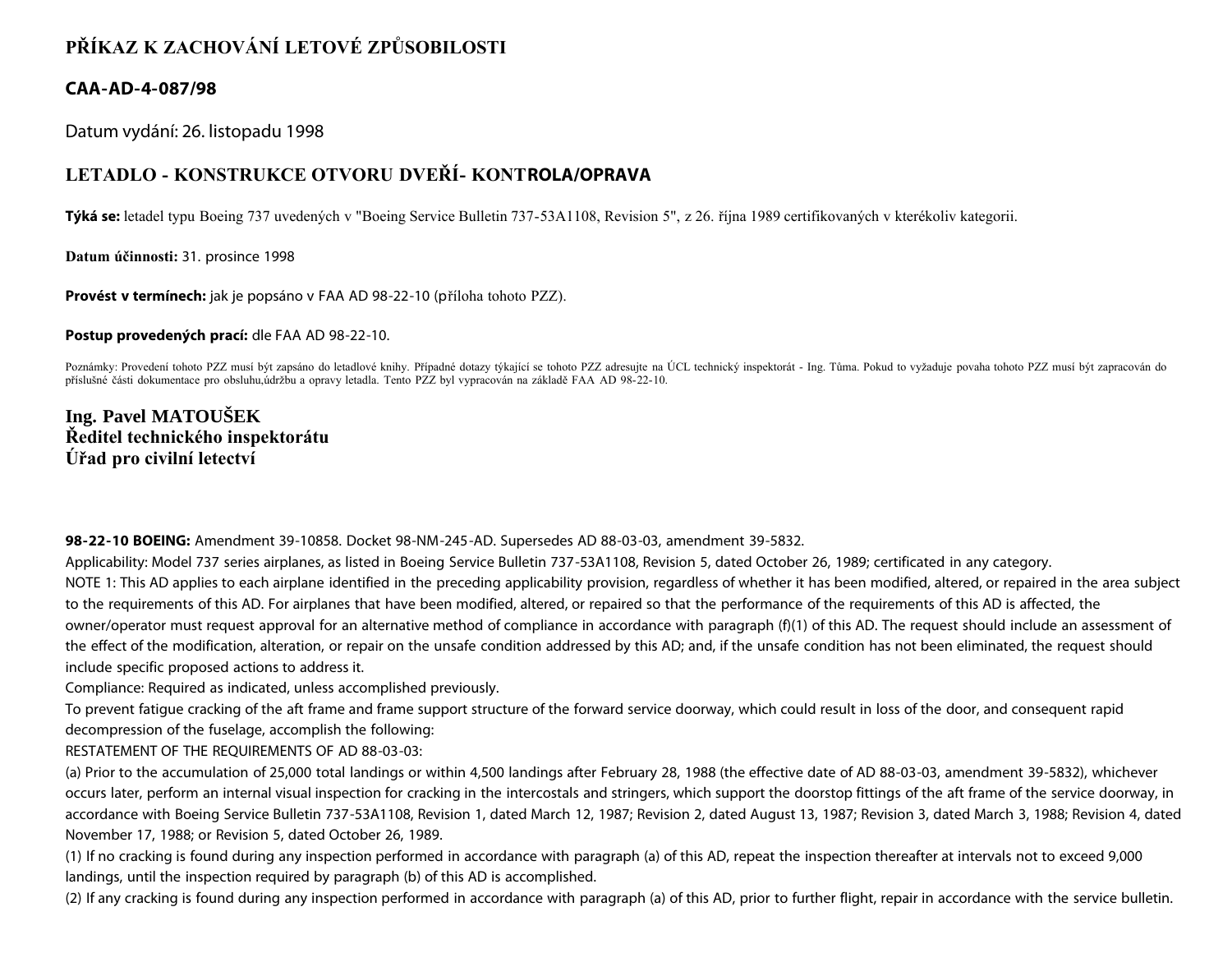Thereafter, repeat the inspection at intervals not to exceed 9,000 landings, until the inspection required by paragraph (b) of this AD is accomplished. NEW REQUIREMENTS OF THIS AD:

(b) Perform a close visual inspection for cracking of the aft frame web and an internal visual inspection for cracking of the intercostals and stringers of the frame support structure of the forward service doorway, in accordance with Boeing Service Bulletin 737-53A1108, Revision 1, dated March 12, 1987; Revision 2, dated August 13, 1987; Revision 3, dated March 3, 1988; Revision 4, dated November 17, 1988; or Revision 5, dated October 26, 1989; at the latest of the times specified in paragraphs (b)(1), (b)(2), (b)(3), and (b)(4) of this AD. Accomplishment of these inspections constitutes terminating action for the repetitive inspection requirements of paragraphs (a)(1) and (a)(2) of this AD.

(1) Prior to the accumulation of 18,000 total landings.

(2) If an internal visual inspection was performed in accordance with paragraph (b) of AD 88-03-03: Within 4,500 landings after the last inspection performed in accordance with paragraph (b) of AD 88-03-03.

(3) Within 700 landings after the effective date of this AD.

(4) Within 90 days after the effective date of this AD.

(c) If no cracking of the aft frame web, intercostals, or stringers is detected during any inspection required by paragraph (b) of this AD, repeat the inspection thereafter at intervals not to exceed 4,500 landings, until the actions specified by paragraph (e) of this AD are accomplished.

(d) If any cracking of the aft frame web, intercostals, or stringers is detected during any inspection required by paragraph (b) of this AD, prior to further flight, remove the six doorstop fittings, and perform a detailed visual inspection to detect further cracking of the frame web. Prior to further flight, repair any cracked intercostal in accordance with Figure 3 of Boeing Service Bulletin 737-53A1108, Revision 1, dated March 12, 1987; Revision 2, dated August 13, 1987; Revision 3, dated March 3, 1988; Revision 4, dated November 17, 1988; or Revision 5, dated October 26, 1989. Prior to further flight, repair any cracked frame web or stringer in accordance with a method approved by the Manager, Seattle Aircraft Certification Office (ACO), FAA, Transport Airplane Directorate; or in accordance with data meeting the type certification basis of the airplane approved by a Boeing Company Designated Engineering Representative who has been authorized by the Manager, Seattle ACO, to make such findings. Thereafter, repeat the inspection specified in paragraph (b) of this AD at intervals not to exceed 4,500 landings, until the actions specified by paragraph (e) of this AD are accomplished. (e) Repair of all intercostals in accordance with Figure 3 of Boeing Service Bulletin 737-53A1108, Revision 1, dated March 12, 1987; Revision 2, dated August 13, 1987; Revision 3, dated March 3, 1988; Revision 4, dated November 17, 1988; or Revision 5, dated October 26, 1989; or modification of all intercostals accomplished in accordance with the

requirements of AD 90-06-02, amendment 39-6489; constitutes terminating action for the repetitive inspection requirements of this AD.

(f) (1) An alternative method of compliance or adjustment of the compliance time that provides an acceptable level of safety may be used if approved by the Manager, Seattle ACO. Operators shall submit their requests through an appropriate FAA Principal Maintenance Inspector, who may add comments and then send it to the Manager, Seattle ACO.

(f) (2) Alternative methods of compliance pertaining to inspection methods, approved previously in accordance with AD 88-03-03, amendment 39-5832, are not considered to be approved as alternative methods of compliance with this AD.

(f) (3) Alternative methods of compliance pertaining to repairs or modifications, approved previously in accordance with AD 88-03-03, amendment 39-5832, are considered to be approved as alternative methods of compliance with this AD.

NOTE 2: Information concerning the existence of approved alternative methods of compliance with this AD, if any, may be obtained from the Seattle ACO.

(g) Special flight permits may be issued in accordance with sections 21.197 and 21.199 of the Federal Aviation Regulations (14 CFR 21.197 and 21.199) to operate the airplane to a location where the requirements of this AD can be accomplished.

(h) The internal visual inspection for cracking in the intercostals and stringers, close visual inspection for cracking of the aft frame web, and repair of intercostals, if necessary, shall be done in accordance with Boeing Service Bulletin 737-53A1108, Revision 1, dated March 12, 1987; Boeing Service Bulletin 737-53A1108, Revision 2, dated August 13, 1987; Boeing Service Bulletin 737-53A1108, Revision 3, dated March 3, 1988; Boeing Service Bulletin 737-53A1108, Revision 4, dated November 17, 1988; or Boeing Service Bulletin 737-53A1108, Revision 5, dated October 26, 1989. Boeing Service Bulletin 737-53A1108, Revision 3, dated March 3, 1988, contains the following list of effective pages:

| Page Number   | <b>Revision Level</b> | Date          |
|---------------|-----------------------|---------------|
| Shown on Page | Shown on Page         | Shown on Page |
| 1-14, 22      |                       | March 3, 1988 |